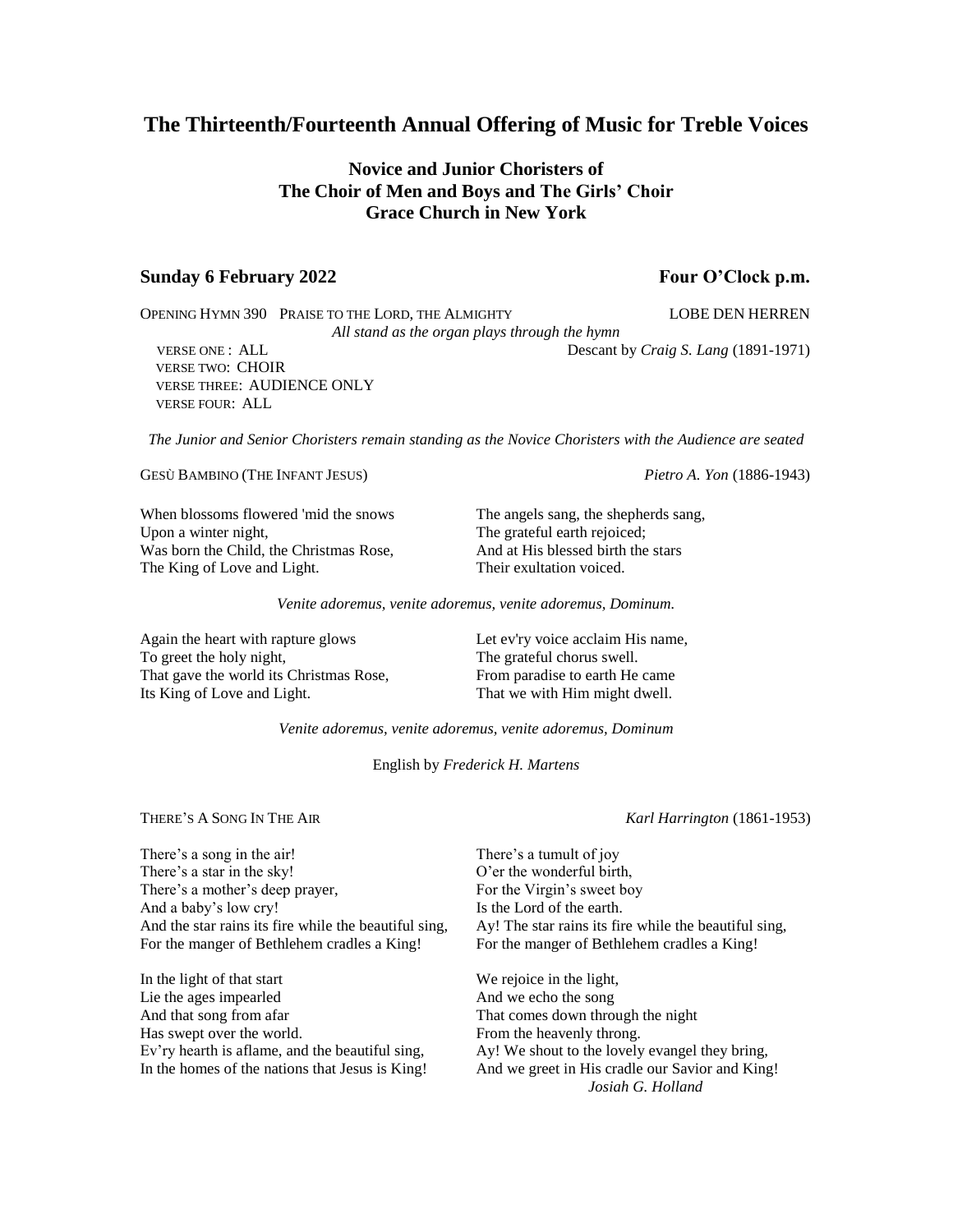#### BRIGHTEST AND BEST OF THE SONS OF THE MORNING *Malcolm Archer* (b. 1952)

Brightest and best of the sons of the morning, Cold on his cradle the dew-drops are shining, Star of the east, the horizon adorning, Angels adore him in slumber reclining, Guide where our infant Redeemer is laid. Maker and Monarch and Savior of all.

Shall we then yield him, in costly devotion, Vainly we offer each ample oblation, Odors of Edom, and offerings divine, Vainly with gifts would his favor secure; Gems of the mountain, and pearls of the ocean, Richer by far is the heart's adoration,

Dawn on our darkness, and lend us thine aid; Low lies his head with the beasts of the stall;

Myrrh from the forest, and gold from the mine? Dearer to God are the prayers of the poor.

Brightest and best of the sons of the morning, Dawn on our darkness, and lend us thine aid; Star of the east, the horizon adorning, Guide where our infant Redeemer is laid. *Reginald Heber,* 1811

People, look East. Furrows, be glad. Make your house fair as you are able, Give up your strength the seed to nourish, Trim the hearth, and set the table. That in course the flower may flourish People, look East, and sing today: People, look East, and sing today: Love, the guest is on the way. Love, the rose, is on the way

Birds, though ye long have ceased to build, Stars, keep the watch. Even the hour when wings are frozen, Shining beyond the frosty weather, He for fledging time has chosen. Bright as sun and moon together. People look East, and sing today: People, look East, and sing today Love, the bird is on the way. Love, the star, is on the way.

PEOPLE LOOK EAST Besançon Carol arr. by *CraigPhillips* (b.1961)

The time is near of the crowning of the year. Though earth is bare, one more seed is planted there:

Guard the nest that must be filled. When night is dim one more light the bowl shall brim,

Angels, announce with shouts of mirth, Christ who brings new life to earth. Set every peak and valley humming With the word, the Lord is coming. People, look East, and sing today: Love, the Lord, is on the way. *Eleanor Farjeon*

Jesu, joy of man's desiring, Holy Wisdom, Love most bright, Drawn by thee, our souls aspiring Soar to uncreated light. Word of God our flesh that fashioned With the fire of life impassioned, Striving still to truth unknown, Soaring, dying round thy throne. from *Cantata 147*

JESU, JOY OF MAN'S DESIRING *Johann Sebastian Bach* (1685-1750)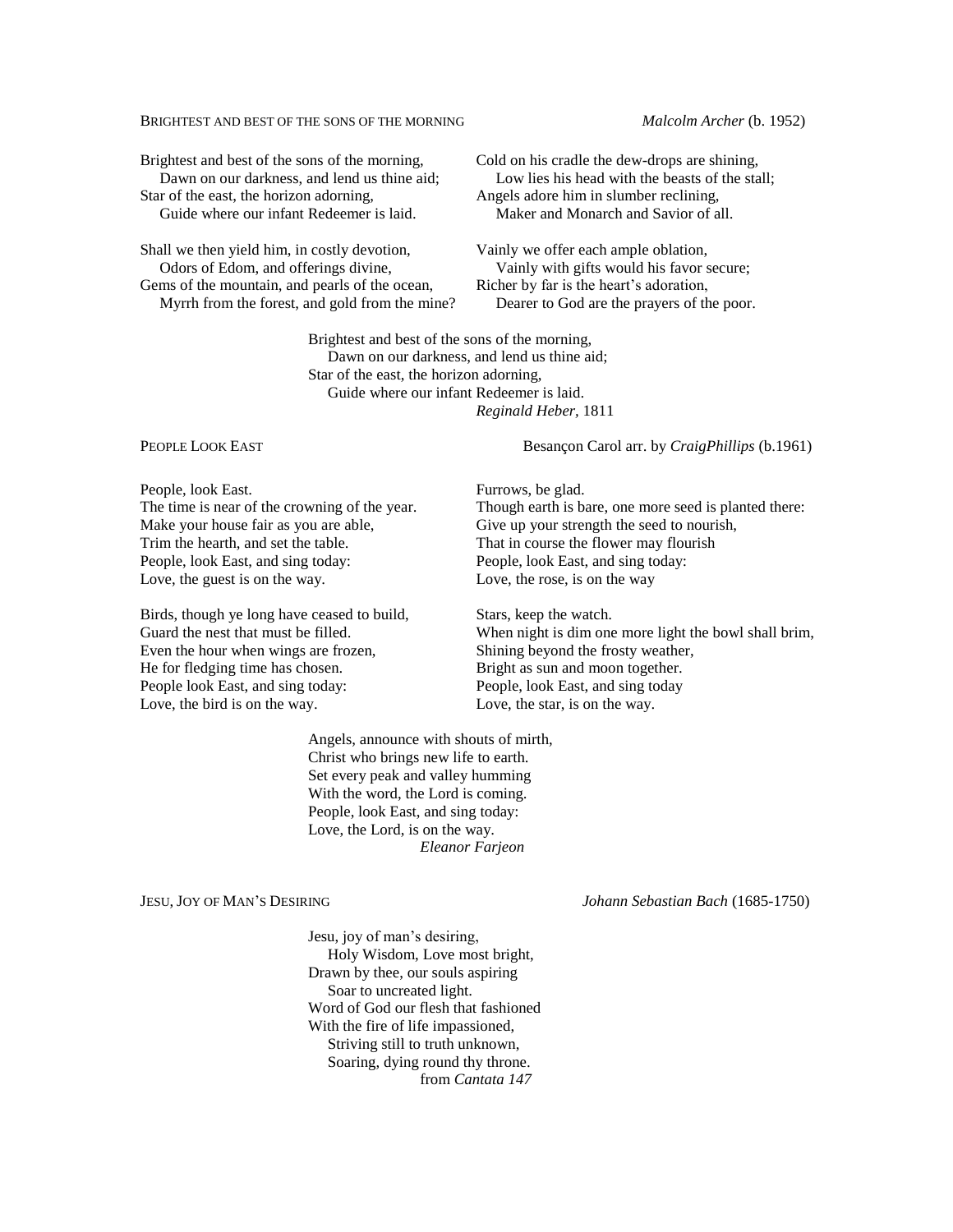MAGNIFICAT *Sydney Watson* (Evening Service in E-flat)

MY soul doth magnify the Lord, and my spirit hath rejoiced in God my Saviour. For he hath regarded the lowliness of his handmaiden. For behold, from henceforth all generations shall call me blessed. For he that is mighty hath magnified me, and holy is his Name. And his mercy is on them that fear him throughout all generations. He hath showed strength with his arm; he hath scattered the proud in the imagination of their hearts. He hath put down the mighty from their seat, and hath exalted the humble and meek. He hath filled the hungry with good things, and the rich he hath sent empty away. He remembering his mercy hath holpen his servant Israel, as he promised to our forefathers, Abraham and his seed, for ever. Glory be to the Father, and to the Son, and to the Holy Ghost; As it was in the beginning, is now, and ever shall be, world without end. Amen. *The Book of Common Prayer*

OLD AMERICAN SONGS arr. *Aaron Copland* (1900-1990)

Simple Gifts (Set One, No. Four)

'Tis the gift to be simple 'tis the gift to be free 'Tis the gift to come down where you ought to be And when we find ourselves in the place just right 'Twill be in the valley of love and delight.

When true simplicity is gained To bow and to bend we shan't be ashamed To turn, turn will be our delight 'Till by turning, turning we come round right. *Shaker Song*

I got me a cat (Set One, No. Five)

| I got me a cat my cat pleased me     | I got me a duck my duck pleased me       |
|--------------------------------------|------------------------------------------|
| I fed my cat under yonder tree       | I fed my duck under yonder tree          |
| My cat says fiddle eye fee           | My duck says "Quack, quack"              |
| I got me a goose my goose pleased me | I got me a hen my hen pleased me         |
| I fed my goose under yonder tree     | I fed my hen under yonder tree           |
| My goose says "Quaw quaw"            | My hen says "Shimmy shack, shimmy shack" |
| I got me a pig my pig pleased me     | I got me a cow my cow pleased me         |
| I fed my pig under yonder tree       | I fed my cow under yonder tree           |
| My pig says "Griffey, griffey"       | My cow says "Baw, baw"                   |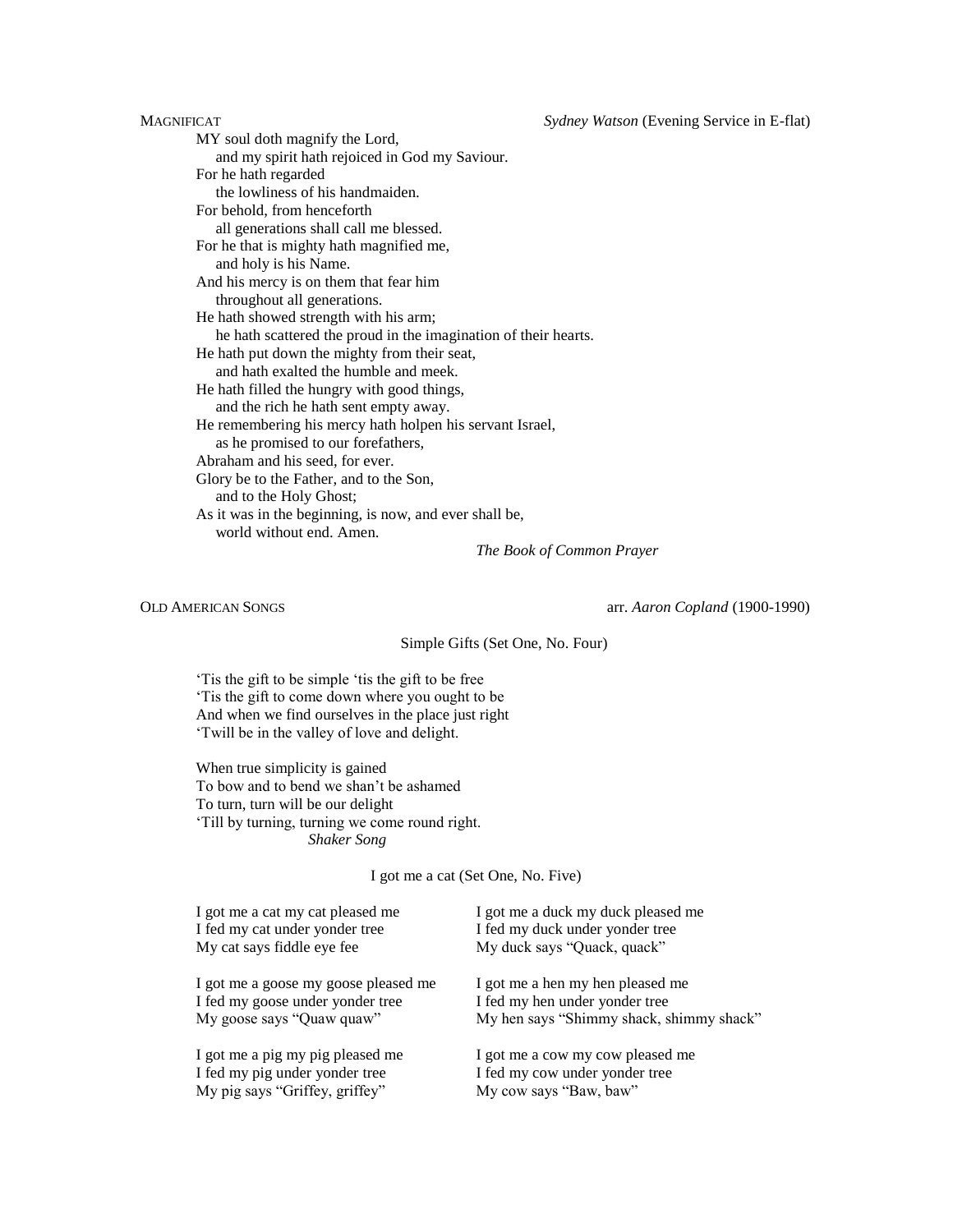I got me a horse my horse pleased me I fed my horse under yonder tree My horse says "Neigh, neigh"

*Old American Folk Song*

#### FOR THE FRUIT OF ALL CREATION *Francis Jackson* (1917-2022)

For the fruits of all creation, In the just reward of labour thanks be to God; God's will is done; for rich gifts to every nation, in the help we give our neighbor, thanks be to God; God's will is done; for the ploughing, sowing, reaping, in our world-wide task of caring silent growth while we are sleeping, for the hungry and despairing, future needs in earth's safe keeping, in the harvests we are sharing, thanks be to God. God's will be done. God's will be done.

> For the harvest of The Spirit, thanks be to God; for the good all we inherit, thanks be to God; for the wonders that astound us, for the truths that still confound us, most of all, that love has found us, thanks be to God.  *F. Pratt Green*

## SONGS FOR GRACE *Barry Rose* (b.1934)

A SONG-CYCLE TO TEXTS FROM THE HYMNALS 1940 & 1982 WRITTEN FOR AND DEDICATED TO PATRICK ALLEN AND THE 2013 NOVICE AND JUNIOR CHORISTERS AT GRACE CHURCH IN NEW YORK

I. GOD OF MERCY, GOD OF GRACE God of mercy, God of grace, show the brightness of thy face. Shine upon us, Savior, shine, fill thy Church with light divine, and thy saving health extend unto earth's remotest end. *Henry Francis Lyte* (1793-1847)

II. FAIREST LORD JESUS Fairest Lord Jesus, Fair are the meadows, Lord of all creation, Fairer still the woodlands, Thee will I cherish, Jesus is fairer, Thee will I honor, Jesus is purer, Thou, my soul's glory, joy, and crown. He makes the saddest heart to sing.

O thou of God and man the Son; Robed in the color and bloom of spring: *Münster, 1677, Leipzig, 1842*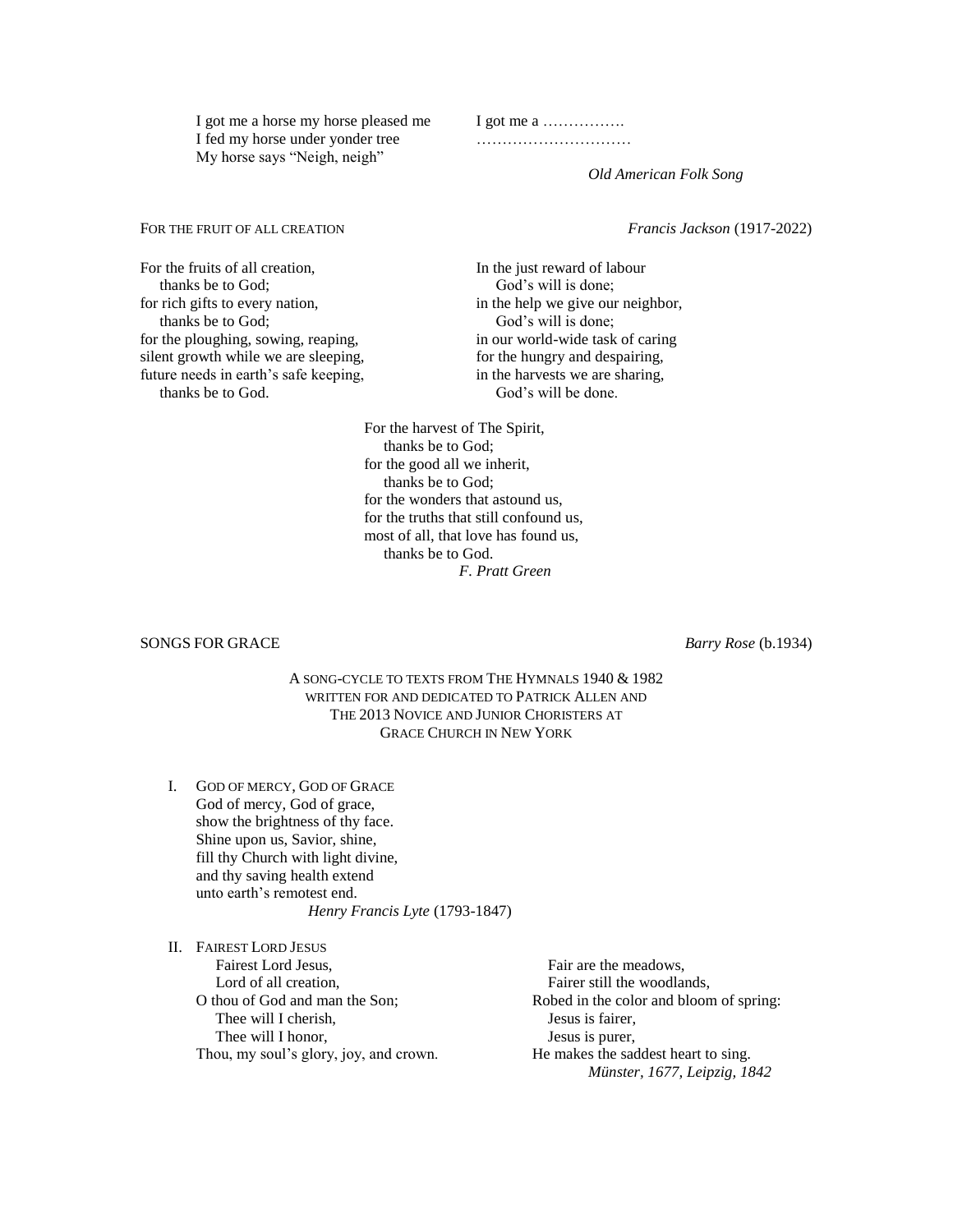III. JESUS, GOOD ABOVE ALL OTHER Jesus, good above all other, Jesus, cradled in a manger, Gentle child of gentle mother, For us facing every danger, In a stable born our brother, Living as a homeless stranger,

Give us grace to persevere.  $\blacksquare$  Make we thee our King most dear.

Lord, in all our doings guide us; Pride and hate shall ne'er divide us; We'll go on with thee beside us, And with joy we'll persevere! *Percy Dearmer,* (1867-1936)

IV. GOD BE IN MY HEAD God be in my head, And in my understanding; God be in my eyes, And in my looking; God be in my mouth, And in my speaking; God be in my heart, And in my thinking; God be at mine end, And at my departing. *Sarum Primer, 1514*

V. ALL THINGS BRIGHT AND BEAUTIFUL

*Refrain: All things bright and beautiful, All creatures great and small, All things wise and wonderful, The Lord God made them all.*

Each little flower that opens, He gave us eyes to see them, Each little bird that sings, And lips that we might tell He made their glowing colors, How great is God Almighty, He made their tiny wings. Who has made all things well.

*Refrain Refrain Cecil Frances Alexander* (1818-95)

VI. GOD, MY FATHER, LOVING ME God my Father, loving me,<br>
Gave his Son, my friend to be;<br>
Lord of all the hosts above? Gave his Son, my friend to be; Gave his Son, my form to take, What have I, a child, to bring

Bearing all things for my sake. Unto thee, thou heavenly King?

I have but myself to give: Let me to thy glory live; Let me follow, day by day, Where thou showest me the way. *G.W. Briggs* (1875-1959)

VII. GOD OF MERCY, GOD OF GRACE God of mercy, God of grace, show the brightness of thy face. Shine upon us, Savior, shine,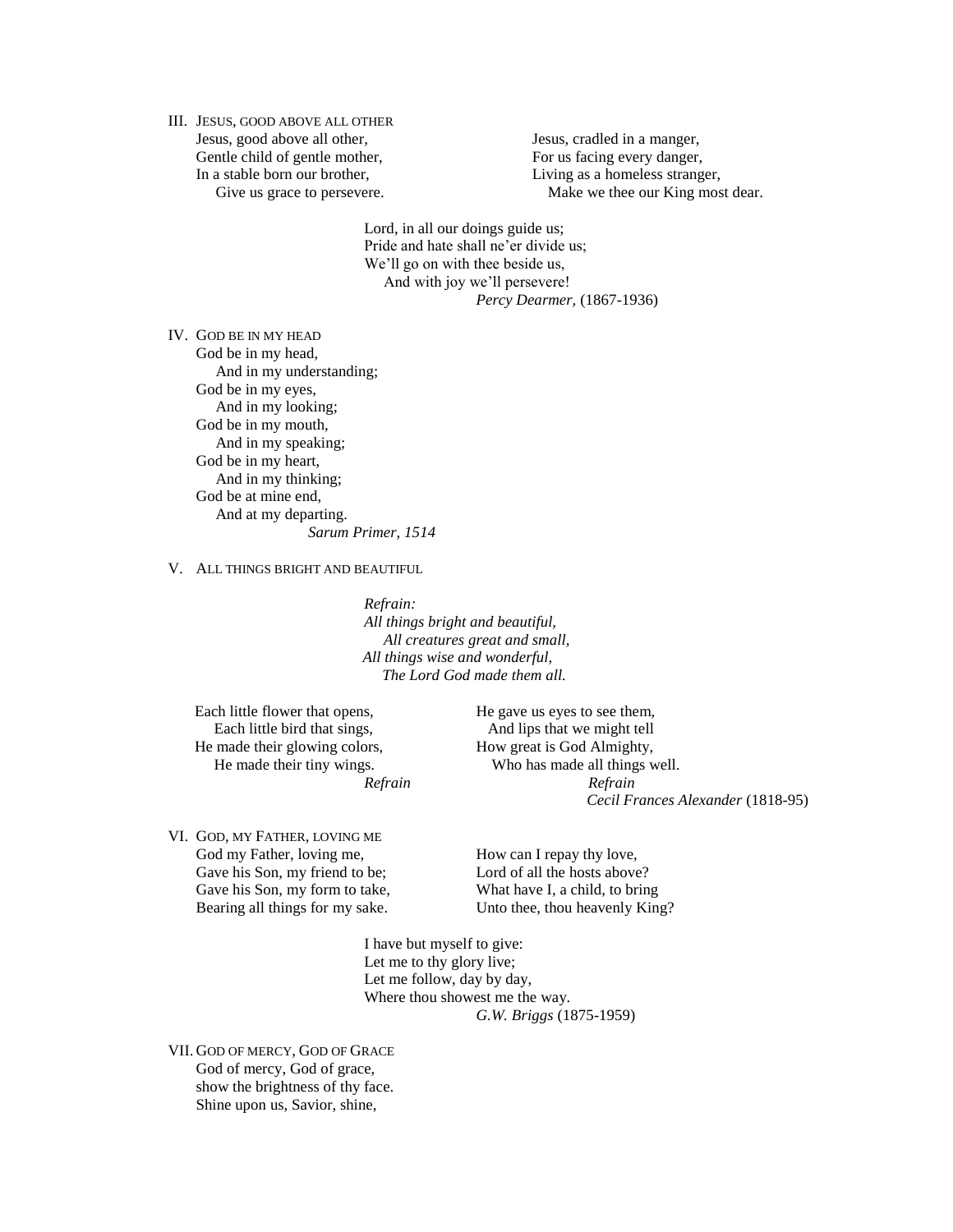fill thy Church with light divine, and thy saving health extend unto earth's remotest end. *Henry Francis Lyte*

### WORLD PREMIER, A NEW SETTING WRITTEN FOR DR. PATRICK ALLEN AND THE NOVICE & JUNIOR CHORISTERS BY DR. ROSE (EASTER DAY, 2021)

### A PRAYER OF SAINT IGNATIUS OF LOYOLA (1491-1556)

Teach us good Lord, to serve Thee as Thou deservest, to give, and not to count the cost; To fight, and not to heed the wounds; To toil, and not to seek for rest; To labour and not ask for any reward save that of knowing that we do Thy will. Amen.

MAY THE ROAD RISE UP TO MEET YOU *Barry Rose*

Written for the Choristers of Grace Church in New York (2019) May the road rise up to meet you. May the wind be always at your back. May the sun shine warm upon your face; the rains fall soft upon your fields and until we meet again, may God hold you in the palm of His hand. Amen. *Traditional Gaelic blessing*

## **Grace Church in New York 2021-2022**

## **The Choir of Men and Boys**

## **Seniors**

Theo Cannon, *Lead* Tanner Gola Sander Olinick Christopher Divéki, *Optimus* Kadin Hussein Arthur Root Cole Fader Leo Lewis Thomas Seirer Oscar Fitzharding Philip Molina Lachlan Whelan

### **Juniors**

Pablo Bordes Declan Gorman Luka Tanjga Aditya Chanmugam Eamonn Hynes Luca Viola James Gomez James Kaden James West

Thatcher Olinick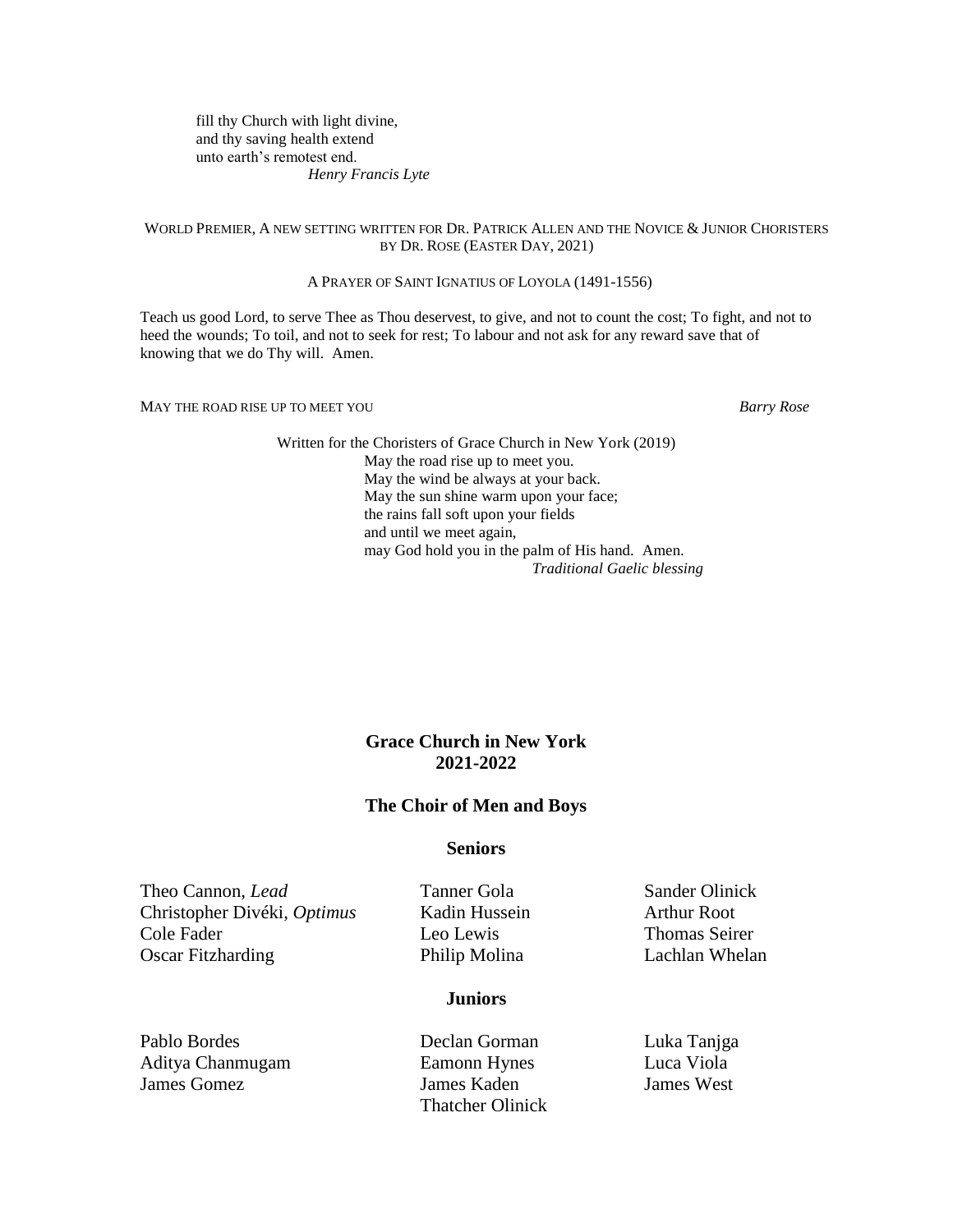## **Novice Boys**

Thibault Antonio Niall Harrington Luis Muniz Teddy Armer William Naples Luca Schiff Jack Avlon Theodore Nichols Landon Vincent Luca McGee

# **The Girls' Choir**

# **Seniors**

Eva Dixon Ciara Gorman, *Lead* Amelia Kaden, *Lead* Pia Erwine, *Optima* Eva Gorman Eva Grace Majoros<br>
Abby Gomez Bordley Gushee Hailey Popov Abby Gomez Bordley Gushee

# **Juniors**

Cassie Chinn Amalya Dhirmalani Kaia Salvador-Bryers Mila Coats Claire Min Bellamy Stapleton Kiera Cryan **Phebe Phojanakong** Cece Whelan

## **Novices**

Annalise Arena Esme Hynes Josephine Lewis Delphina Bragen Niwako Inoue Eloise McGrath Emi Cortes Chloe Kim Isla Popov Quinn Cryan Bridger King Claire Pederson Beatrice Delaney Victoria Lee Madeleine Polanski Carolina Paredes-Goldfarb Wilhelmina Schuchard

Special thanks to our senior and high school mentors for their invaluable help in the past week's rehearsals and today's offering